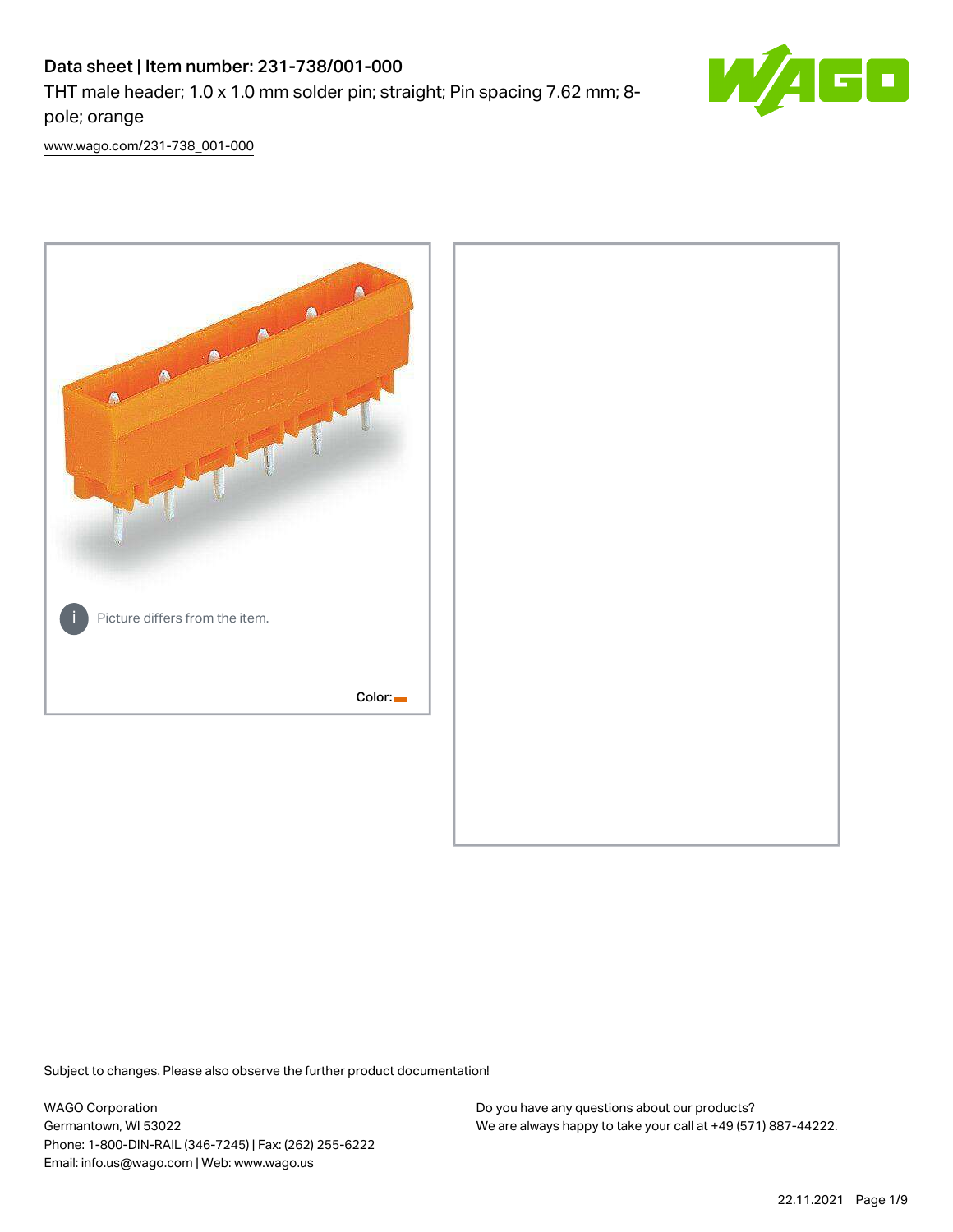

Dimensions in mm

 $L =$  (pole no.  $-1$ ) x pin spacing  $+8.2$  mm

## Item description

- **Horizontal or vertical PCB mounting via straight or angled solder pins**
- **Pin cross-section: 1 x 1 mm**
- $\blacksquare$ With coding fingers

## Data Notes

Safety information 1 The MCS – MULTI CONNECTION SYSTEM includes connectors

Subject to changes. Please also observe the further product documentation!  $\nu$ 

WAGO Corporation Germantown, WI 53022 Phone: 1-800-DIN-RAIL (346-7245) | Fax: (262) 255-6222 Email: info.us@wago.com | Web: www.wago.us

Do you have any questions about our products? We are always happy to take your call at +49 (571) 887-44222.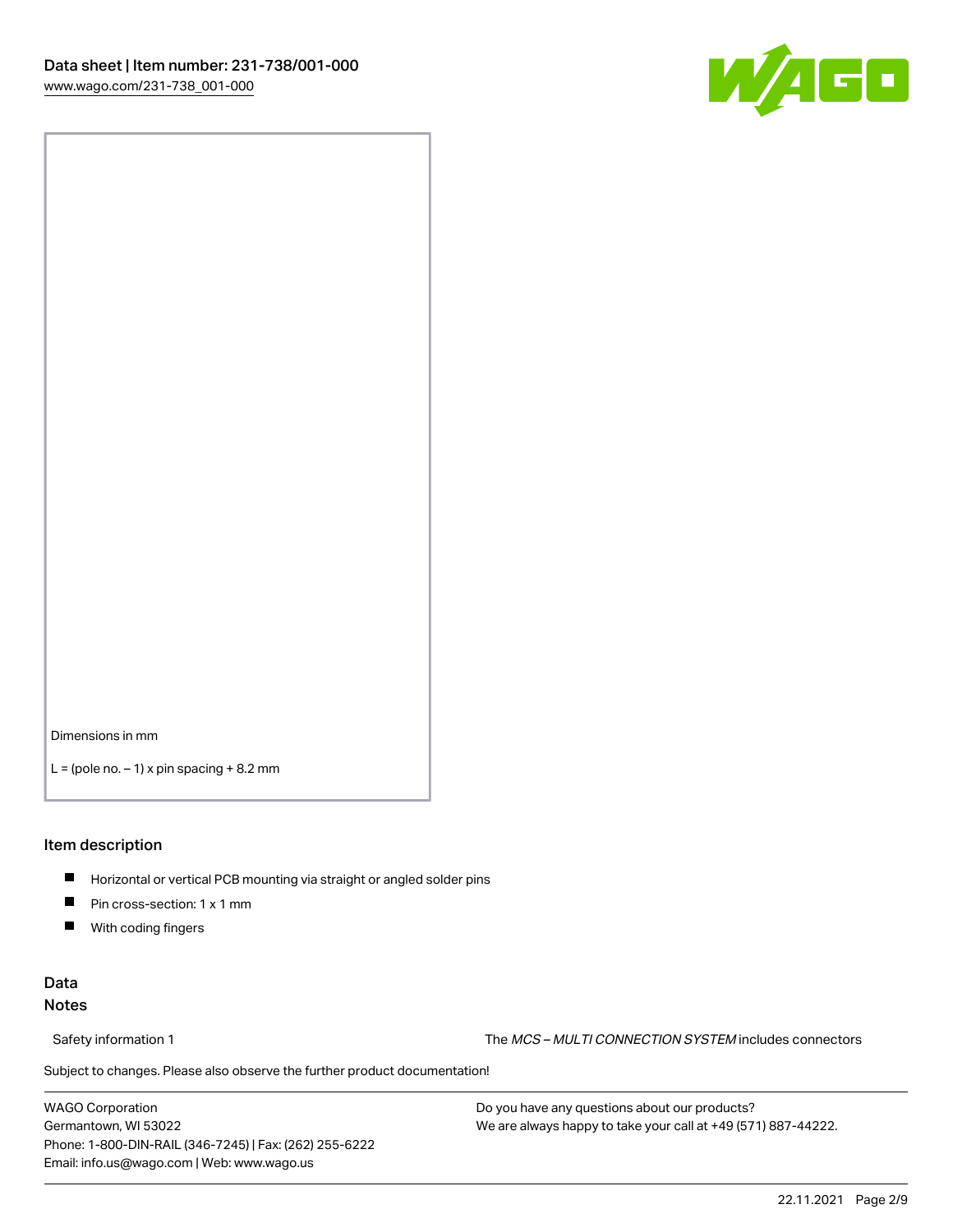

without breaking capacity in accordance with DIN EN 61984. When

|           | used as intended, these connectors must not be connected<br>/disconnected when live or under load. The circuit design should<br>ensure header pins, which can be touched, are not live when<br>unmated.                                                             |
|-----------|---------------------------------------------------------------------------------------------------------------------------------------------------------------------------------------------------------------------------------------------------------------------|
| Variants: | Other pole numbers<br>3.8 mm pin projection for male headers with straight solder pins<br>Gold-plated or partially gold-plated contact surfaces<br>Other versions (or variants) can be requested from WAGO Sales or<br>configured at https://configurator.wago.com/ |

## Electrical data

## IEC Approvals

| Ratings per                 | IEC/EN 60664-1                                                        |
|-----------------------------|-----------------------------------------------------------------------|
| Rated voltage (III / 3)     | 500 V                                                                 |
| Rated surge voltage (III/3) | 6 <sub>kV</sub>                                                       |
| Rated voltage (III/2)       | 630 V                                                                 |
| Rated surge voltage (III/2) | 6 <sub>kV</sub>                                                       |
| Nominal voltage (II/2)      | 1000V                                                                 |
| Rated surge voltage (II/2)  | 6 <sub>kV</sub>                                                       |
| Rated current               | 12A                                                                   |
| Legend (ratings)            | $(III / 2)$ $\triangle$ Overvoltage category III / Pollution degree 2 |

## UL Approvals

| Approvals per                  | UL 1059 |
|--------------------------------|---------|
| Rated voltage UL (Use Group B) | 300 V   |
| Rated current UL (Use Group B) | 10 A    |
| Rated voltage UL (Use Group D) | 300 V   |
| Rated current UL (Use Group D) | 10 A    |

## Ratings per UL

| Rated voltage UL 1977 | 600 V |
|-----------------------|-------|
| Rated current UL 1977 |       |

## CSA Approvals

| Approvals per                   | $\sim$ |
|---------------------------------|--------|
| Rated voltage CSA (Use Group B) | 300 V  |

| <b>WAGO Corporation</b>                                | Do you have any questions about our products?                 |
|--------------------------------------------------------|---------------------------------------------------------------|
| Germantown, WI 53022                                   | We are always happy to take your call at +49 (571) 887-44222. |
| Phone: 1-800-DIN-RAIL (346-7245)   Fax: (262) 255-6222 |                                                               |
| Email: info.us@wago.com   Web: www.wago.us             |                                                               |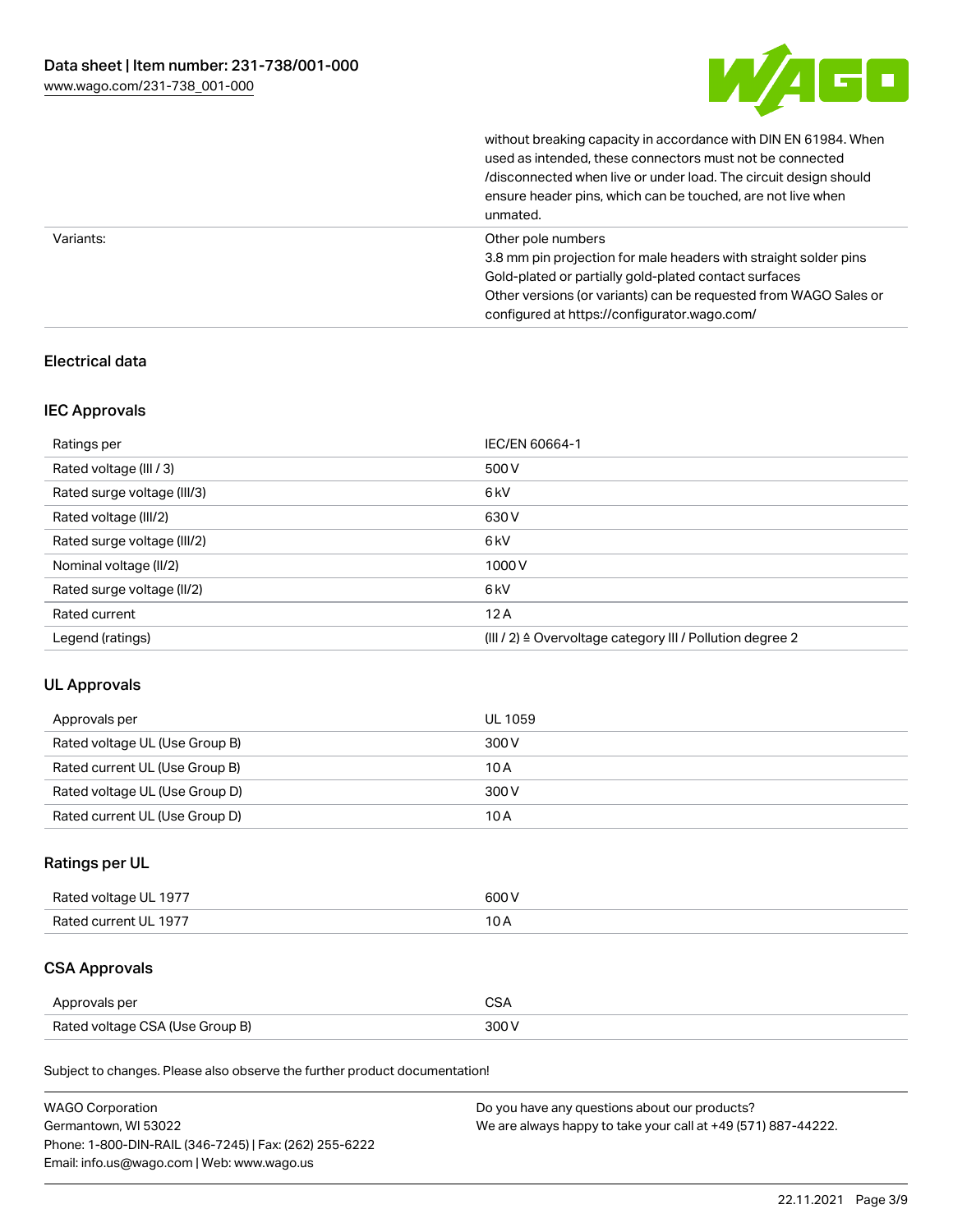[www.wago.com/231-738\\_001-000](http://www.wago.com/231-738_001-000)



| Rated current CSA (Use Group B) | 10 A  |
|---------------------------------|-------|
| Rated voltage CSA (Use Group D) | 300 V |
| Rated current CSA (Use Group D) | 10 A  |

## Connection data

| Total number of potentials |  |
|----------------------------|--|
| Number of connection types |  |
| Number of levels           |  |

## Connection 1

| Number of poles |  |
|-----------------|--|

## Physical data

| Pin spacing                          | 7.62 mm / 0.3 inch    |
|--------------------------------------|-----------------------|
| Width                                | 61.54 mm / 2.423 inch |
| Height                               | 17 mm / 0.669 inch    |
| Height from the surface              | 12 mm / 0.472 inch    |
| Depth                                | 8.4 mm / 0.331 inch   |
| Solder pin length                    | $5 \,\mathrm{mm}$     |
| Solder pin dimensions                | $1 \times 1$ mm       |
| Drilled hole diameter with tolerance | $1.4$ $(+0.1)$ mm     |

## Plug-in connection

| Contact type (pluggable connector) | Male connector/plug |
|------------------------------------|---------------------|
| Connector (connection type)        | for PCB             |
| Mismating protection               | No                  |
| Mating direction to the PCB        | 90°                 |
| Locking of plug-in connection      | Without             |

## PCB contact

| PCB Contact                         | тнт                                      |
|-------------------------------------|------------------------------------------|
| Solder pin arrangement              | over the entire male connector (in-line) |
| Number of solder pins per potential |                                          |

Subject to changes. Please also observe the further product documentation!

WAGO Corporation Germantown, WI 53022 Phone: 1-800-DIN-RAIL (346-7245) | Fax: (262) 255-6222 Email: info.us@wago.com | Web: www.wago.us Do you have any questions about our products? We are always happy to take your call at +49 (571) 887-44222.

22.11.2021 Page 4/9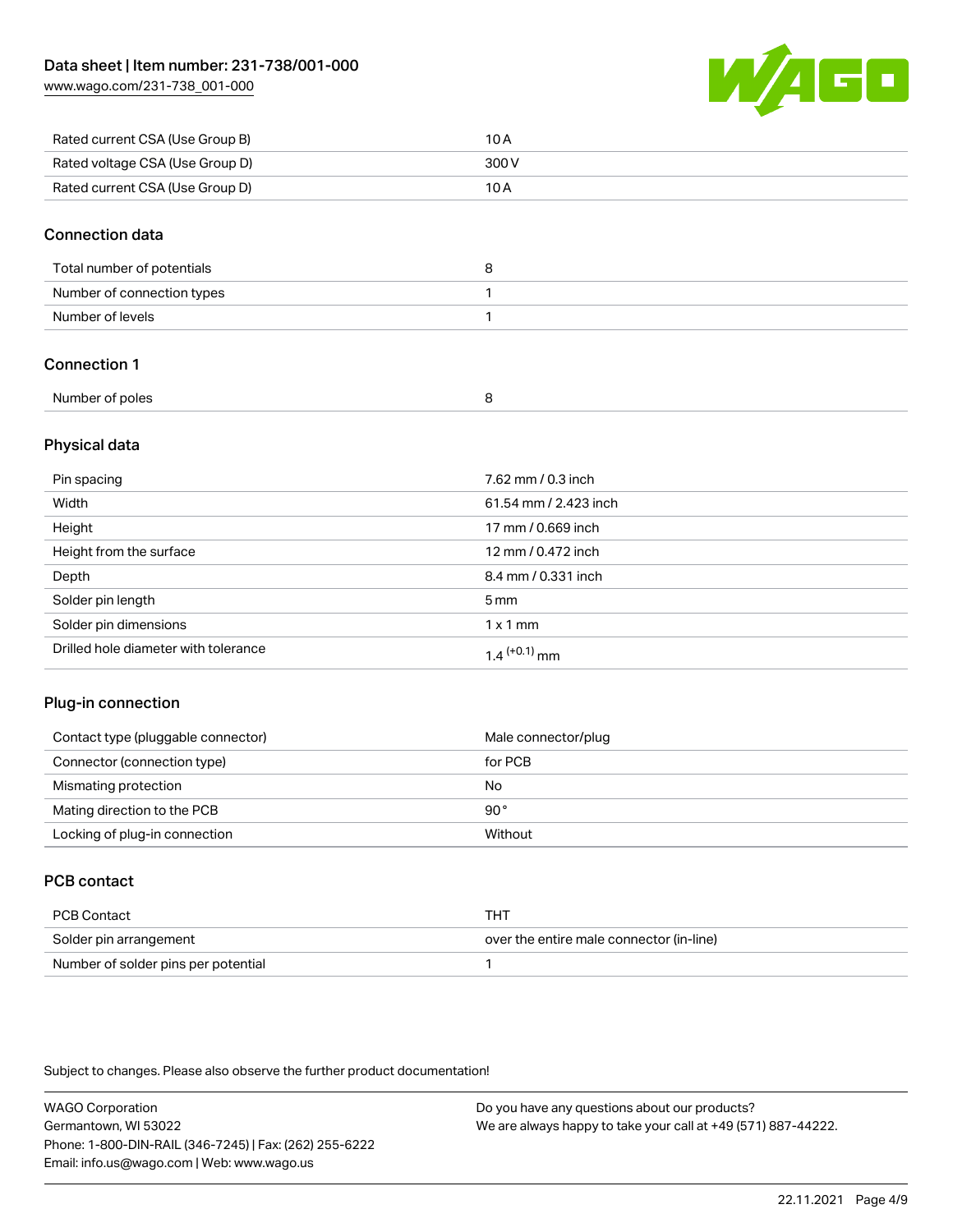

## Material data

| orange                                 |
|----------------------------------------|
|                                        |
| Polyamide (PA66)                       |
| V <sub>0</sub>                         |
| Electrolytic copper (E <sub>Cu</sub> ) |
| tin-plated                             |
| $0.063$ MJ                             |
| 3.1 <sub>g</sub>                       |
|                                        |

## Environmental requirements

| Limit temperature range | $+100 °C$<br>-60 |
|-------------------------|------------------|
|-------------------------|------------------|

## Commercial data

| Product Group         | 3 (Multi Conn. System) |
|-----------------------|------------------------|
| PU (SPU)              | 50 Stück               |
| Packaging type        | box                    |
| Country of origin     | PL                     |
| <b>GTIN</b>           | 4044918867894          |
| Customs tariff number | 8536694040             |

## Approvals / Certificates

## Country specific Approvals

| Logo | Approval                               | <b>Additional Approval Text</b> | Certificate<br>name |
|------|----------------------------------------|---------------------------------|---------------------|
|      | CВ<br><b>DEKRA Certification B.V.</b>  | IEC 61984                       | NL-39756            |
|      | <b>CSA</b><br>DEKRA Certification B.V. | C <sub>22.2</sub>               | 1466354             |

#### Ship Approvals

|      |                             |                          | Certificate |
|------|-----------------------------|--------------------------|-------------|
| Logo | Approval                    | Additional Approval Text | name        |
|      | <b>ABS</b>                  |                          | 19-         |
|      | American Bureau of Shipping |                          | HG1869876-  |

| <b>WAGO Corporation</b>                                | Do you have any questions about our products?                 |
|--------------------------------------------------------|---------------------------------------------------------------|
| Germantown, WI 53022                                   | We are always happy to take your call at +49 (571) 887-44222. |
| Phone: 1-800-DIN-RAIL (346-7245)   Fax: (262) 255-6222 |                                                               |
| Email: info.us@wago.com   Web: www.wago.us             |                                                               |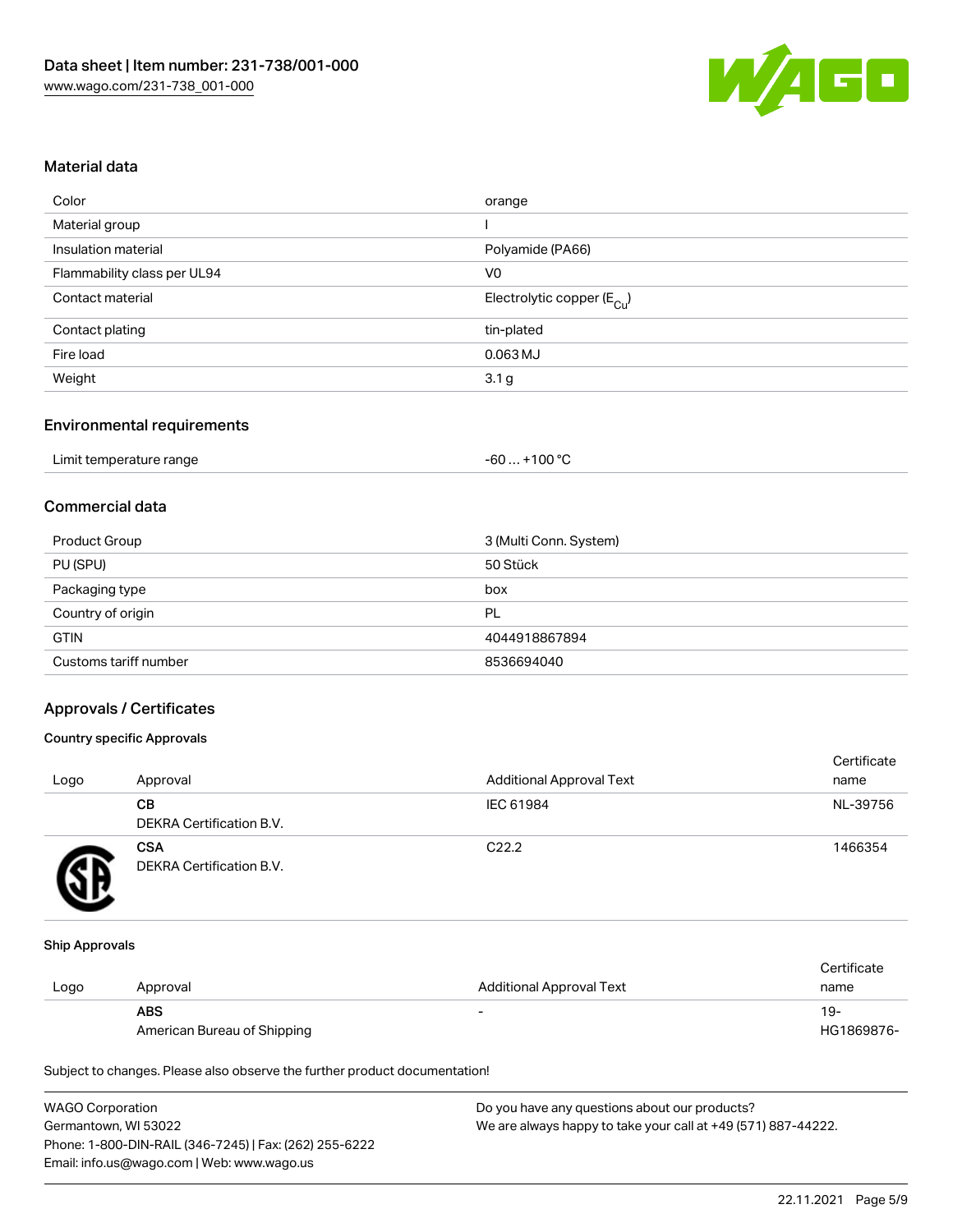

PDA

BV



BV Bureau Veritas S.A. IEC 60998 11915/D0

## UL-Approvals

**BUREAU** 

| Logo | Approval                                    | <b>Additional Approval Text</b> | Certificate<br>name |
|------|---------------------------------------------|---------------------------------|---------------------|
| P.   | <b>UR</b><br>Underwriters Laboratories Inc. | <b>UL 1977</b>                  | E45171              |
|      | <b>UR</b><br>Underwriters Laboratories Inc. | <b>UL 1059</b>                  | E45172              |



| Item no.231-708/026-000                                                                                                                                                        | www.wago.com/231-708  |
|--------------------------------------------------------------------------------------------------------------------------------------------------------------------------------|-----------------------|
| 1-conductor female connector; CAGE CLAMP®; 2.5 mm <sup>2</sup> ; Pin spacing 7.62 mm; 8-pole; 2,50 mm <sup>2</sup> ; orange /026-000                                           |                       |
| Item no.231-2708/026-000                                                                                                                                                       | www.wago.com/231-2708 |
| 2-conductor female connector; Push-in CAGE CLAMP <sup>®</sup> ; 2.5 mm <sup>2</sup> ; Pin spacing 7.62 mm; 8-pole; with<br>integrated end plate; 2,50 mm <sup>2</sup> ; orange | $/026 - 000$          |
| Item no.231-2708/037-000                                                                                                                                                       | www.wago.com/231-2708 |
| 2-conductor female connector; Push-in CAGE CLAMP®; 2.5 mm <sup>2</sup> ; Pin spacing 7.62 mm; 8-pole; Lateral<br>locking levers; 2,50 mm <sup>2</sup> ; orange                 | $/037 - 000$          |
| Item no.2231-708/026-000                                                                                                                                                       | www.wago.com/2231-708 |
| Female plug; 8-pole; push-button; 12 AWG max; pin spacing 7.62 mm; 1-conductor per pole; orange                                                                                | /026-000              |
| Item no.231-708/031-000                                                                                                                                                        | www.wago.com/231-708  |
| 1-conductor female connector; CAGE CLAMP®; 2.5 mm <sup>2</sup> ; Pin spacing 7.62 mm; 8-pole; clamping collar;<br>$2,50$ mm <sup>2</sup> ; orange                              | $/031 - 000$          |
| Item no.2231-708/031-000                                                                                                                                                       | www.wago.com/2231-708 |
| Female plug; 8-pole; push-button; mounting flange; 12 AWG max; pin spacing 7.62 mm; 1-conductor per<br>pole; orange                                                            | /031-000              |
| Item no.2231-708/037-000                                                                                                                                                       |                       |

| <b>WAGO Corporation</b>                                | Do you have any questions about our products?                 |
|--------------------------------------------------------|---------------------------------------------------------------|
| Germantown, WI 53022                                   | We are always happy to take your call at +49 (571) 887-44222. |
| Phone: 1-800-DIN-RAIL (346-7245)   Fax: (262) 255-6222 |                                                               |
| Email: info.us@wago.com   Web: www.wago.us             |                                                               |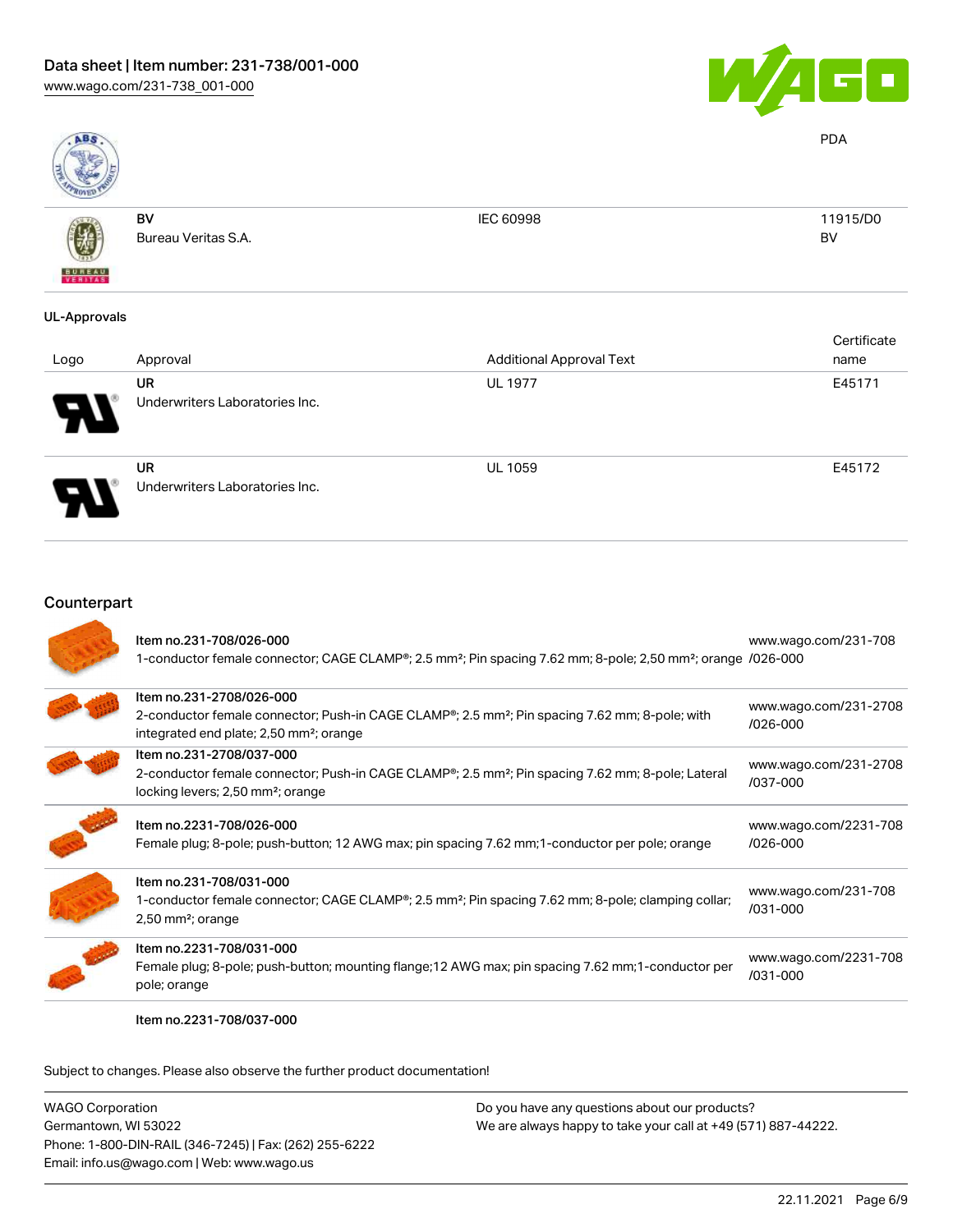[www.wago.com/231-738\\_001-000](http://www.wago.com/231-738_001-000)





| Female plug; 8-pole; push-button; locking lever; 12 AWG max; pin spacing 7.62 mm; 1-conductor per | www.wago.com/2231-708 |
|---------------------------------------------------------------------------------------------------|-----------------------|
| pole; orange                                                                                      | /037-000              |
|                                                                                                   |                       |

| Item no.231-708/027-000<br>1-conductor female connector; CAGE CLAMP®; 2.5 mm <sup>2</sup> ; Pin spacing 7.62 mm; 8-pole; clamping collar;<br>$2,50$ mm <sup>2</sup> ; orange | www.wago.com/231-708<br>$1027 - 000$ |
|------------------------------------------------------------------------------------------------------------------------------------------------------------------------------|--------------------------------------|
| Item no.231-708/037-000<br>1-conductor female connector; CAGE CLAMP®; 2.5 mm²; Pin spacing 7.62 mm; 8-pole; Lateral locking<br>levers; 2,50 mm <sup>2</sup> ; orange         | www.wago.com/231-708<br>$/037 - 000$ |
| Item no.732-128/026-000<br>1-conductor female connector, angled; CAGE CLAMP®; 2.5 mm <sup>2</sup> ; Pin spacing 7.62 mm; 8-pole; 2,50<br>mm <sup>2</sup> ; orange            | www.wago.com/732-128<br>/026-000     |

## Optional accessories

## Coding

| Intermediate plate                         |                                                                  |                      |  |  |
|--------------------------------------------|------------------------------------------------------------------|----------------------|--|--|
| a de                                       | Item no.: 231-500<br>Spacer; for formation of groups; light gray | www.wago.com/231-500 |  |  |
| Coding                                     |                                                                  |                      |  |  |
| <b>Contract Contract Contract Contract</b> | Item no.: 231-130<br>Coding key; snap-on type; light gray        | www.wago.com/231-130 |  |  |

# Downloads

# Documentation

| <b>Additional Information</b> |            |        |          |
|-------------------------------|------------|--------|----------|
| Technical explanations        | 2019 Apr 3 | pdf    | Download |
|                               |            | 2.0 MB |          |

## CAD files

## CAD data

| 2D/3D Models 231-738/001-000      | <b>URL</b> | Download |
|-----------------------------------|------------|----------|
| CAE data                          |            |          |
| EPLAN Data Portal 231-738/001-000 | URL        | Download |
| EPLAN Data Portal 231-738/001-000 | URL        | Download |

| WAGO Corporation                                       | Do you have any questions about our products?                 |
|--------------------------------------------------------|---------------------------------------------------------------|
| Germantown. WI 53022                                   | We are always happy to take your call at +49 (571) 887-44222. |
| Phone: 1-800-DIN-RAIL (346-7245)   Fax: (262) 255-6222 |                                                               |
| Email: info.us@wago.com   Web: www.wago.us             |                                                               |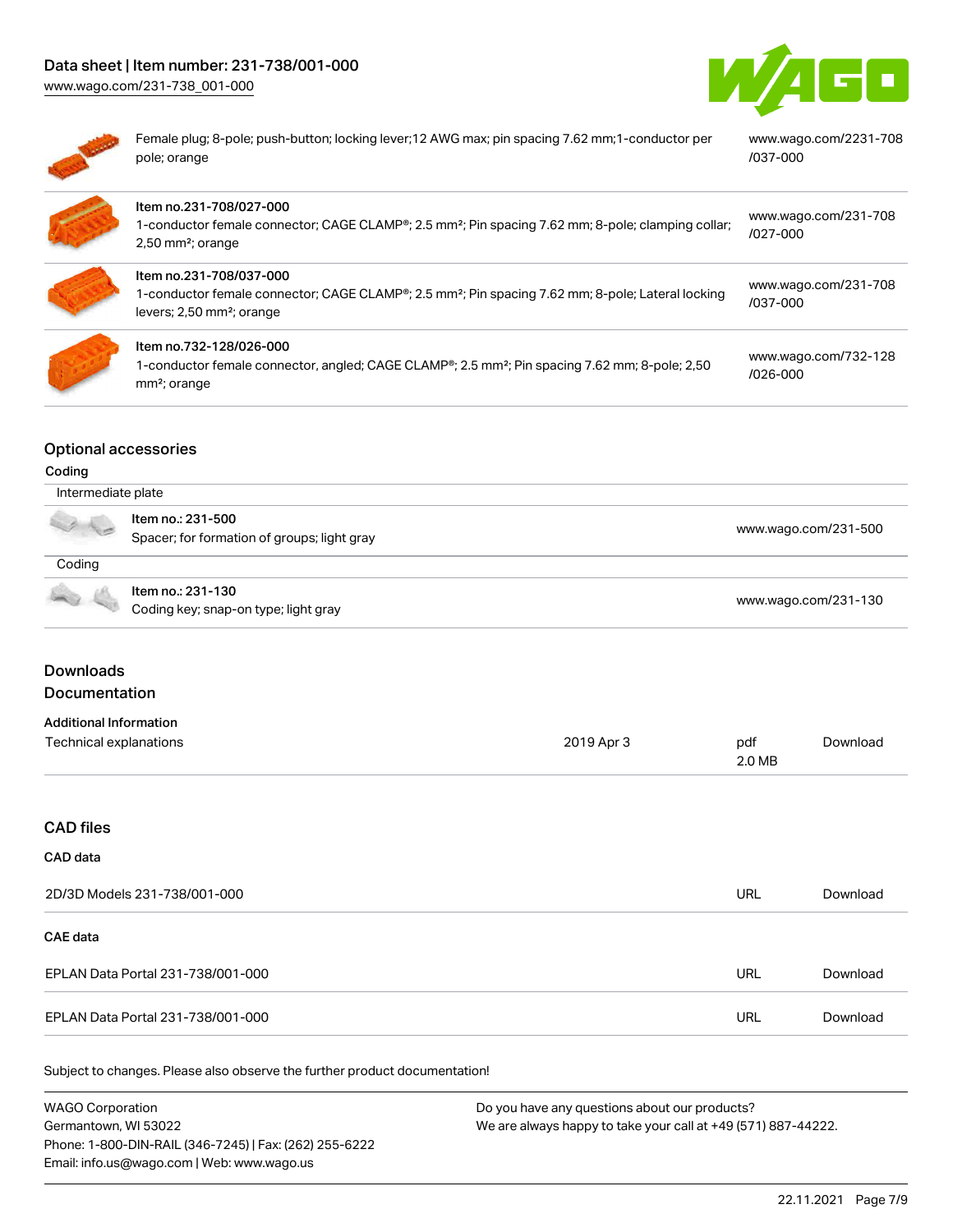## ZUKEN Portal 231-738/001-000 URL [Download](https://www.wago.com/global/d/Zuken_URLS_231-738_001-000)

#### PCB Design

| Symbol and Footprint 231-738/001-000 | URL | Download |
|--------------------------------------|-----|----------|
| ____<br>.<br>_ _ _ _                 |     |          |

CAx data for your PCB design, consisting of "schematic symbols and PCB footprints", allow easy integration of the WAGO component into your development environment.

### Supported formats:

- $\blacksquare$ Accel EDA 14 & 15
- $\blacksquare$ Altium 6 to current version
- П Cadence Allegro
- П **DesignSpark**
- П Eagle Libraries
- П KiCad
- $\blacksquare$ Mentor Graphics BoardStation
- $\blacksquare$ Mentor Graphics Design Architect
- $\blacksquare$ Mentor Graphics Design Expedition 99 and 2000
- $\blacksquare$ OrCAD 9.X PCB and Capture
- $\blacksquare$ PADS PowerPCB 3, 3.5, 4.X, and 5.X
- $\blacksquare$ PADS PowerPCB and PowerLogic 3.0
- П PCAD 2000, 2001, 2002, 2004, and 2006
- $\blacksquare$ Pulsonix 8.5 or newer
- $\blacksquare$ STL
- $\blacksquare$ 3D STEP
- $\blacksquare$ TARGET 3001!
- $\blacksquare$ View Logic ViewDraw
- $\blacksquare$ Quadcept
- $\blacksquare$ Zuken CadStar 3 and 4
- $\blacksquare$ Zuken CR-5000 and CR-8000

PCB Component Libraries (EDA), PCB CAD Library Ultra Librarian

## Environmental Product Compliance

### Compliance Search

Environmental Product Compliance 231-738/001-000 THT male header; 1.0 x 1.0 mm solder pin; straight; Pin spacing 7.62 mm; 8-pole; orange

Subject to changes. Please also observe the further product documentation!

WAGO Corporation Germantown, WI 53022 Phone: 1-800-DIN-RAIL (346-7245) | Fax: (262) 255-6222 Email: info.us@wago.com | Web: www.wago.us

Do you have any questions about our products? We are always happy to take your call at +49 (571) 887-44222.



URL [Download](https://www.wago.com/global/d/ComplianceLinkMediaContainer_231-738_001-000)